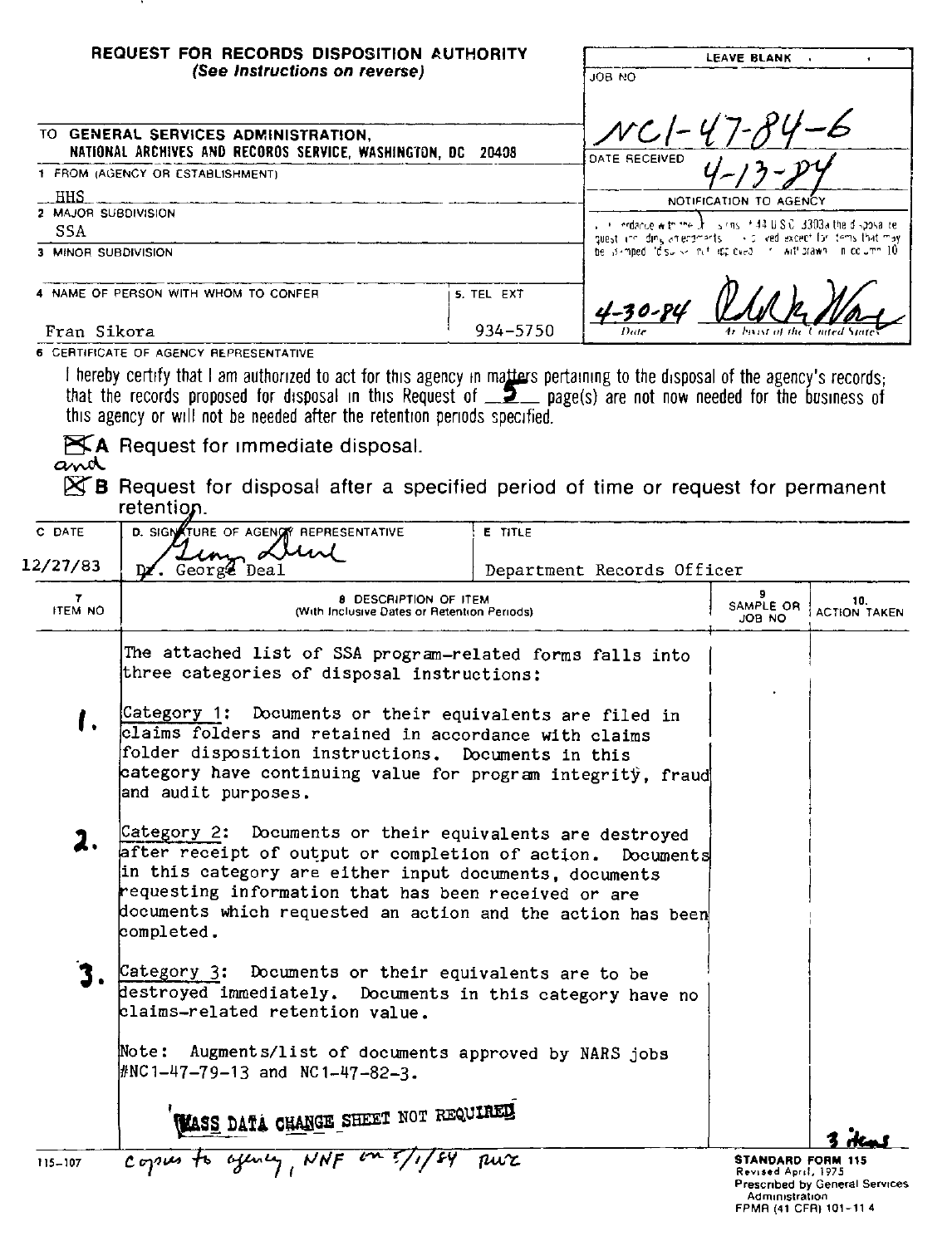## CATEGORY 1

•

**•** 

| New Number       | Old Number        | Title                                                 |  |  |
|------------------|-------------------|-------------------------------------------------------|--|--|
|                  | $SSA-91$          | Quality Review Feedback Report                        |  |  |
|                  | SSA-92-U2         | $\mathbf{H}$<br>Ħ<br>Ħ<br>Ħ                           |  |  |
|                  | SSA-93-U2         | 11<br>$\mathbf{u}$<br>$^{\dagger}$<br>Ħ               |  |  |
|                  | SSA-300-U3        | Consultative Examination Assessment                   |  |  |
|                  | SSA-448           | Request for Medical Advice                            |  |  |
|                  | HA-L502-U7        | Notice of Favorable Decision                          |  |  |
| Obsolete         | SSA-L594          | SS Disability Information                             |  |  |
|                  | SSA-836-U2        | SS Notice of Disapproved Claim                        |  |  |
|                  | SSA-899-U2        | Continuing Disability Review                          |  |  |
|                  |                   | NOTE: Copy used for statistical input purposes may be |  |  |
|                  |                   | destroyed after verification of input.                |  |  |
|                  | SSA-L928-U2       | SS Information Notice of Reconsideration              |  |  |
|                  | SS-L937-U3        | SS Information Notice                                 |  |  |
|                  | SSA-L951-C2       | SS Notice                                             |  |  |
|                  | SSA-L951-U2       | SS Notice                                             |  |  |
|                  | SSA-L951-SP       | SS Notice                                             |  |  |
| Obsolete         | $SS-L979$         | SS Overpayment Information                            |  |  |
|                  | SSA-L991-U2       | SSI Information                                       |  |  |
|                  | SSA-L1103         | SSI Request for Information                           |  |  |
|                  | SSA-L1130-U2      | SSI Notice of Reconsideration - Disability            |  |  |
|                  | SSA-L1131-U2      | SSI Notice of Disapproved Claim - Disability          |  |  |
|                  | SSA-1134-U2       | SSI Notice of Disapproved Claim - Disability          |  |  |
|                  | SSA-1140          | SSI Notice of Disapproved Claim - Disability          |  |  |
|                  | $SSA - 1141 - U2$ | SSI Notice of Disapproved Claim                       |  |  |
|                  | SSA-1157-U2-DI    | (Test) SS Notice                                      |  |  |
|                  | SSA-1157-U2-SI    | (Test) SSI Notice                                     |  |  |
|                  | SSA-1251-TC       | Case Control/Card - Mark Sense                        |  |  |
|                  | SSA-1588          | Statement by Beneficiary Regarding Reportable Events  |  |  |
|                  | SSA-1591-DM       | Beneficiary Recontact Report                          |  |  |
| <b>HCFA-1707</b> | SSA-1707          | HCFA Adjustment Form for Home Health Bills            |  |  |

 $\epsilon$ 

 $\bar{\mathbf{r}}$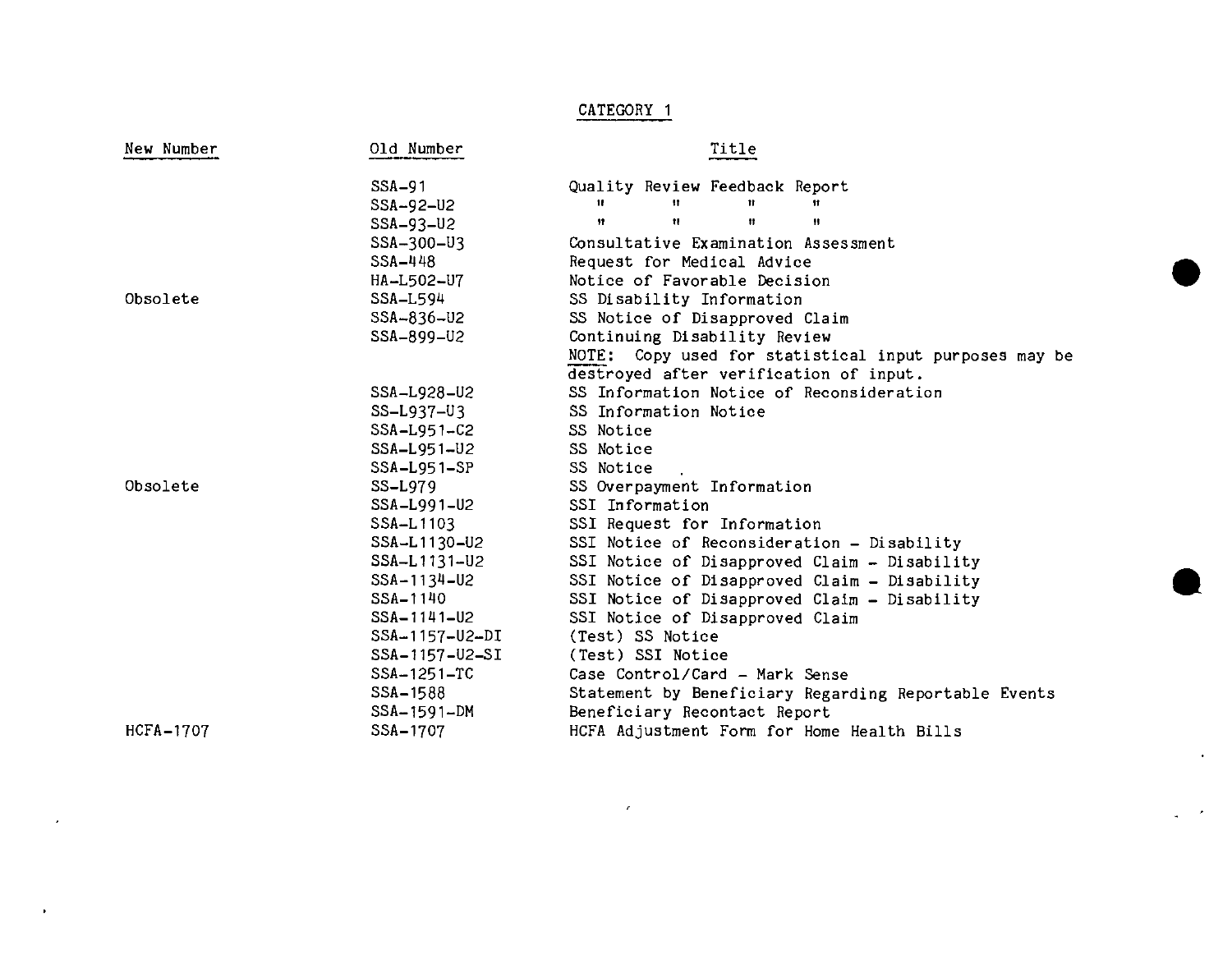## CATEGORY **1** (cont.)

| New Number | Old Number  | Title                                                                    |  |  |
|------------|-------------|--------------------------------------------------------------------------|--|--|
|            | SSA-1780    | Representative Payee Checklist                                           |  |  |
|            | SSA-1919    | Medical Desk Review Worksheet                                            |  |  |
|            |             | NOTE: File copy (not original) in claims folder only when                |  |  |
|            |             | termination of entitlement by reason of disability is                    |  |  |
|            |             | proposed following payment accuracy quality review.                      |  |  |
| Obsolete   | SSA-2417B   | Claims Material Receipt Card                                             |  |  |
|            | SSA-3094    | Quality Assurance Review:                                                |  |  |
|            |             | a. Copy: Error-Free Cases - file in claims folder;                       |  |  |
|            |             | b. Original and Error Cases - see Category 2                             |  |  |
|            | SSA-3428-U2 | Determination of Disallowance Coding Sheet                               |  |  |
|            | SSA-3462    | Record of SSI Inquiry                                                    |  |  |
|            | SSA-3917    | WC Lump Sum Worksheet                                                    |  |  |
|            | SSA-L4201   | Letter to Employee Requesting Wage Information                           |  |  |
|            | SSA-4268-U6 | Explanation of Determination                                             |  |  |
|            | SSA-4366    | Statement Concerning Banking and Business Transactions                   |  |  |
|            | SSA-4386    | Evidence Obtained in Quality Review                                      |  |  |
|            | SSA-4641    | Authorization for SSA to Obtain Personal Information from a              |  |  |
|            |             | Financial Institution                                                    |  |  |
|            | SSA-4648    | Title II/Title XVI Disability Claims Control and<br>Determination Report |  |  |
|            | SSA-4678-F6 | Quality Review Questionnaire - Disability                                |  |  |
|            |             | NOTE: File copy (not original) in claims folder only when                |  |  |
|            |             | termination of entitlement by reason of disability is                    |  |  |
|            |             | proposed following payment accuracy quality review.                      |  |  |
| Obsolete   | SSA-5051    | Follow-Up on Sequence 11 Form                                            |  |  |
|            | SSA-8005-F3 | Statement of Living Arrangements                                         |  |  |
|            | SSA-8006-F4 | Additional Statement of Living Arrangements, Support and<br>Maintenance  |  |  |
|            | SSA-8008-BK | Living Arrangement Development Guide and Summary (for DO<br>Use)         |  |  |
|            | SSA-8510    | Authorization to SSA to Obtain Personal Information                      |  |  |
|            | SSA-8530-U6 | SSI Quality Assurance Case Report                                        |  |  |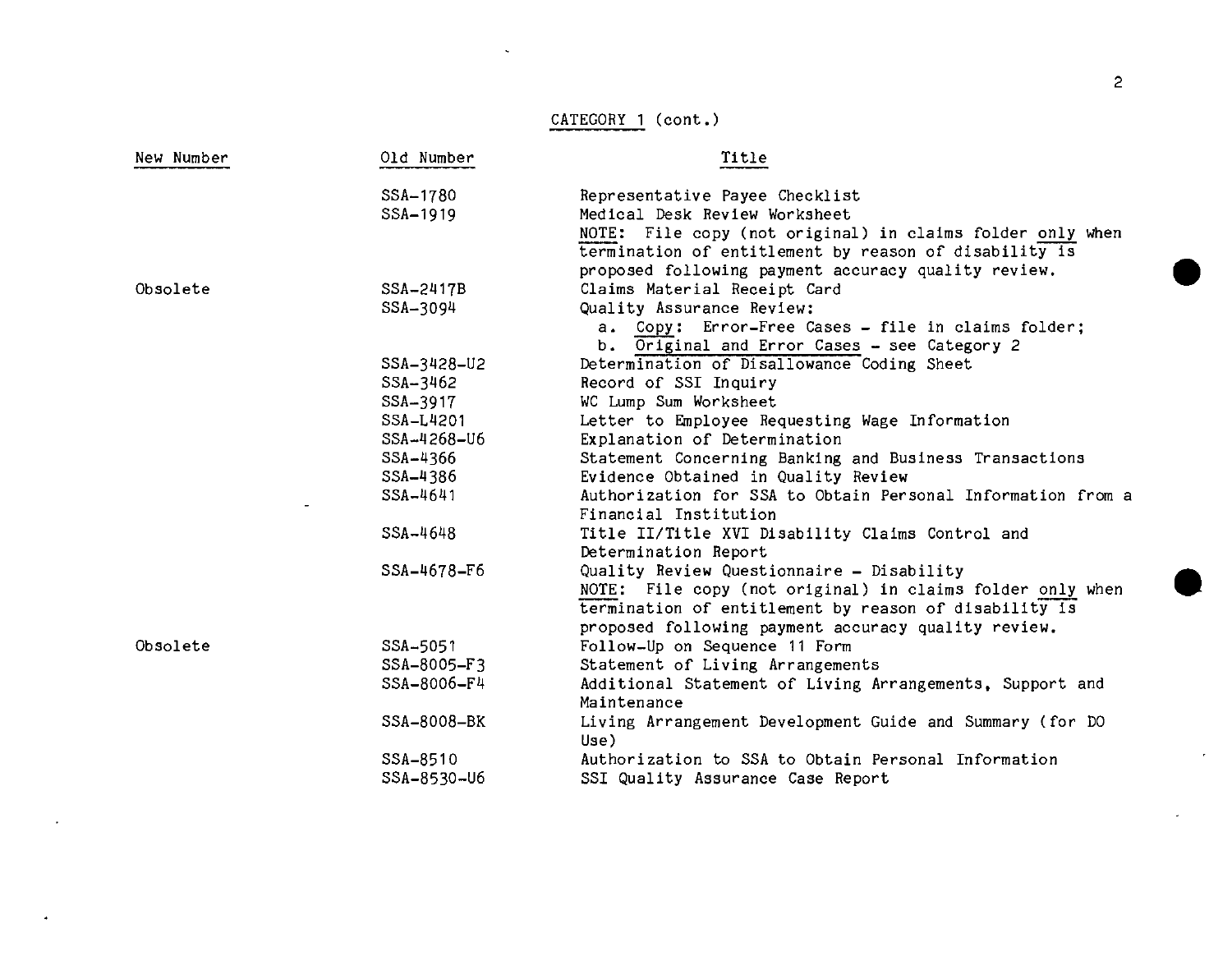## CATEGORY 2

 $\ddot{\phantom{a}}$ 

•

•

| New Number | Old Number             | Title                                                                                        | Authorized Disposition                                                                                                                                                                                            |
|------------|------------------------|----------------------------------------------------------------------------------------------|-------------------------------------------------------------------------------------------------------------------------------------------------------------------------------------------------------------------|
|            | SSA-997                | Quality Review Referral to ODO                                                               | Destroy upon completion of<br>action                                                                                                                                                                              |
| Obsolete   | SSA-2466<br>SSA-3094   | SSN Expedite Input Form<br>Quality Assurance Review                                          | Destroy after 90 days<br>Original: Destroy after<br>verification of data entry<br>Copy: a. Error-Free<br>Cases - file in claims<br>folder; b. Error Cases -<br>Destroy 6 months after<br>final resolution of case |
|            | SSA-3312               | Transmittal of Noncontrolled Title II/<br>Title XVI Referral or Additional<br>Material to VR | Destroy upon completion of<br>action                                                                                                                                                                              |
|            | SSA-3601               | Non-CAPS Routing                                                                             | Destroy upon completion of<br>action                                                                                                                                                                              |
| Obsolete   | SSA-3602               | Non-CAPS Routing MODEL-2                                                                     | Destroy upon completion of<br>action                                                                                                                                                                              |
|            | SSA-3626BK<br>SSA-3709 | Policy Analysis Case File Review<br>MBR Record Corrections Direct<br>Input (MISCOR)          | Destroy when 6 years old<br>Destroy when 90 days old                                                                                                                                                              |
|            | SSA-3971-TC            | SSI Folder Clearance and Receipt Card                                                        | Destroy 1 month after<br>acknowledgement of receipt                                                                                                                                                               |
|            | $SSA - 4449$           | SSA/2339 Expedite Flag                                                                       | Destroy after final action<br>has been taken                                                                                                                                                                      |
|            | SSA-4724-U2            | CDI (PER) Results Form                                                                       | Original: Destroy 6 months<br>after tabulation<br>Copy: Destroy when<br>6 months old                                                                                                                              |
|            | SSA-4730-U2            | Preeffectuation Results Form                                                                 | Original: Destroy 6 months<br>after data entry<br>Copy: Destroy when<br>6 months old                                                                                                                              |
| SSA-4350   | $CO - 5051$            | Interoffice Transmittal for Priority<br>Handling                                             | Destroy upon completion of<br>action                                                                                                                                                                              |